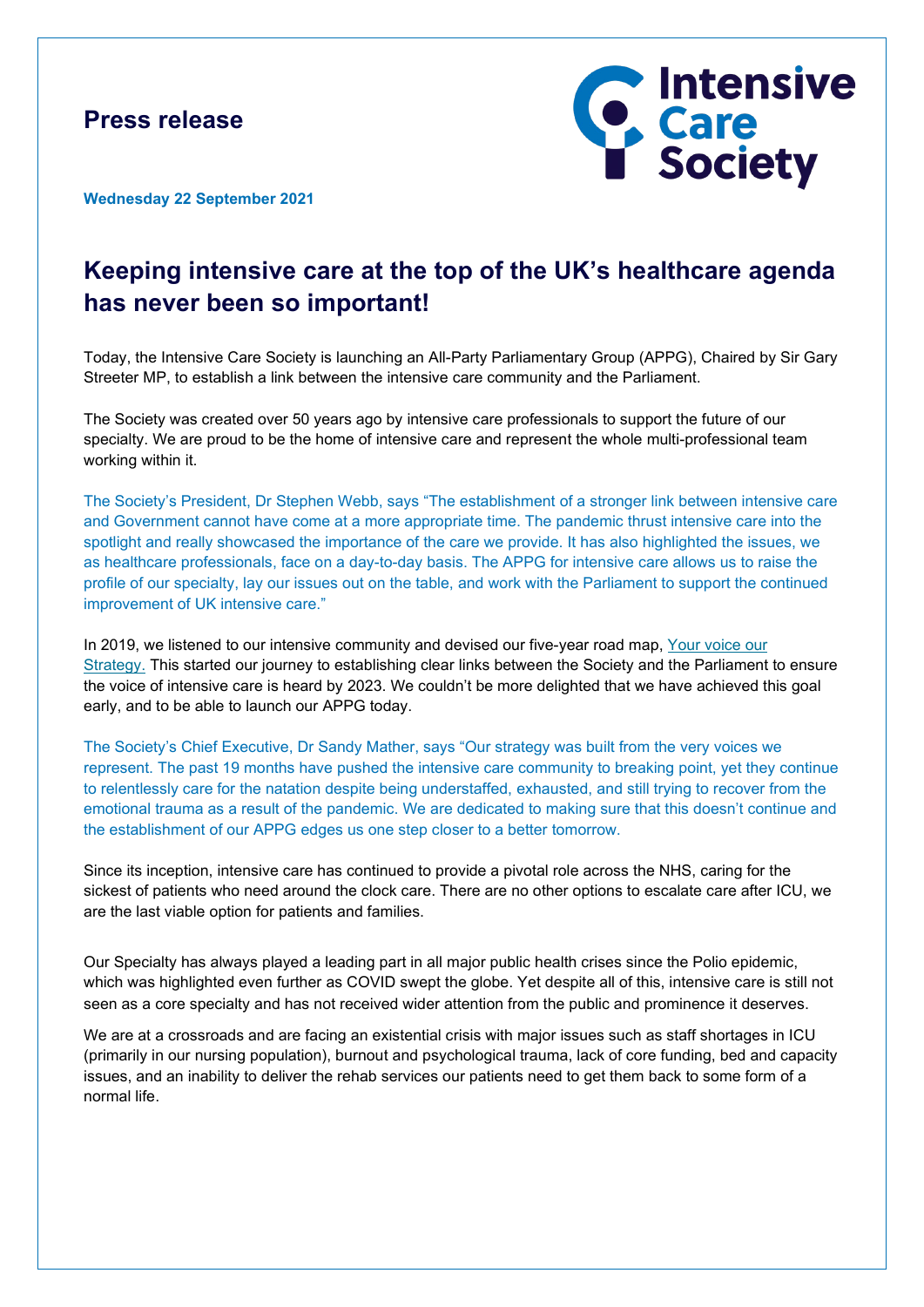### **Press release**



The Society has established this APPG to provide a platform to voice the concerns of the intensive care community, ICU patients and their loved ones, and the wider public to help inform and influence the Parliament in their understanding and decision making about intensive care.

Sir Gary Streeter MP says "I am delighted to take on the post of Chair of this APPG to address the broad spectrum of issues across the intensive care landscape. It should certainly come as no surprise that the pandemic has had a major impact on units across the UK. The APPG provides a unified approach to start tackling some of these issues and pave the way to a better future for the intensive care community and the patients they care for.

The primary focus of this group in the first instance is to raise major concerns about workforce and rehabilitation services and highlight the necessity to establish plans to counter the severity of these issues. Without immediate support, our community and patients are seriously jeopardised.

The APPG provides a stage in which we can showcase both the Society's current and pipeline work streams in front of a vast range of stakeholders to help further inform policy makers on the essential work we do to advance intensive care.

This group also allows us to influence the future agenda of intensive care and champion appropriate levels of funding for both provision of our service across the country and for research that will literally help to save lives. As well as promoting the importance of appropriate investment into infrastructure to enable the delivery of better patient care pathways.

For almost two years, the intensive care community has valiantly battled through the worst healthcare crisis in a century, even when this has come at great cost. This fight is far from over with winter fast approaching. The time is now to ensure that we sustain the future of our specialty and drive home the importance of what we do, how we do it, and what we need moving forward!

 $\sim$  Ends  $\sim$